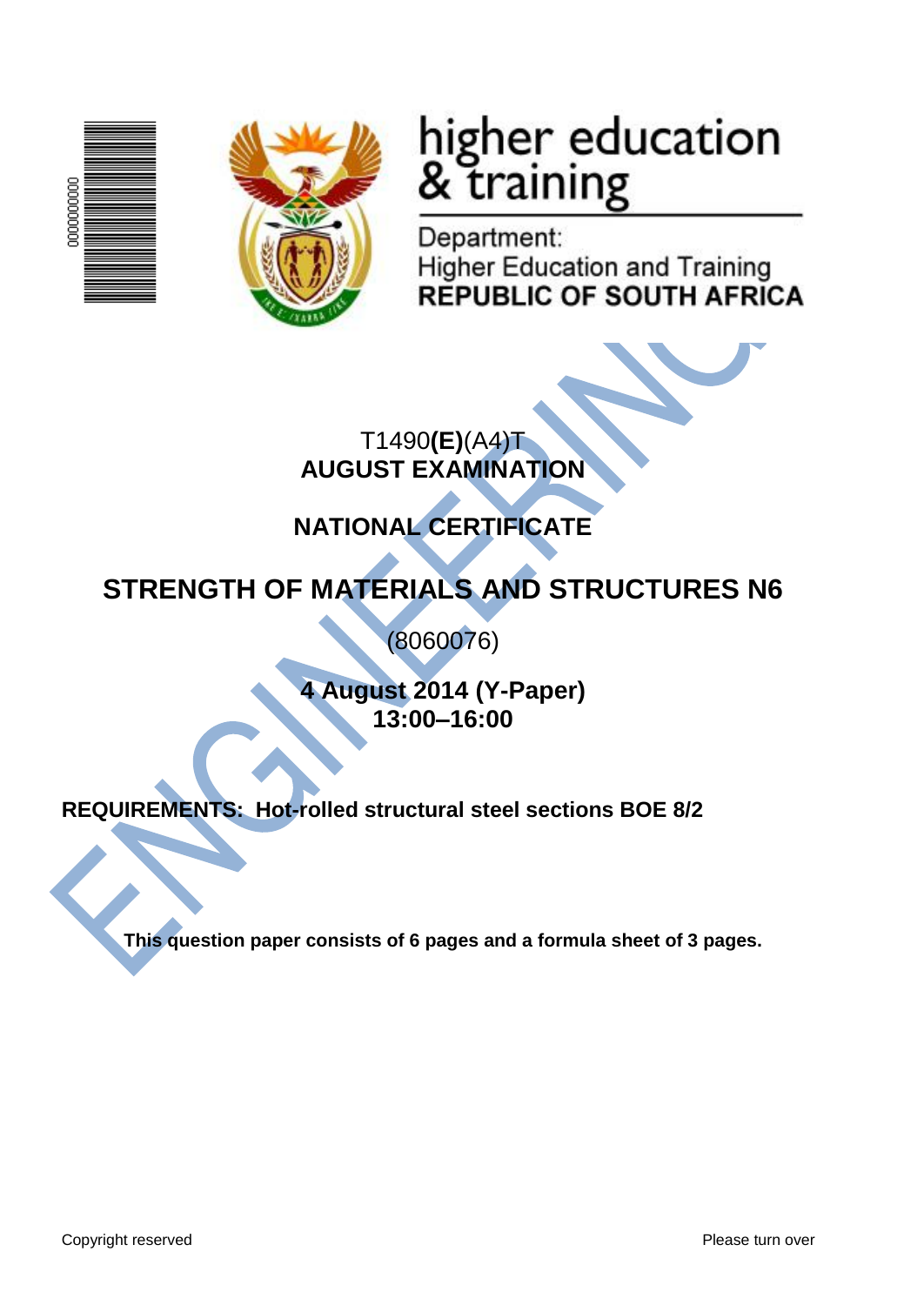# **DEPARTMENT OF HIGHER EDUCATION AND TRAINING REPUBLIC OF SOUTH AFRICA**

NATIONAL CERTIFICATE STRENGTH OF MATERIALS AND STRUCTURES N6 TIME: 3 HOURS MARKS: 100

#### **INSTRUCTIONS AND INFORMATION**

- 1. Answer ALL the questions.
- 2. Read ALL the questions carefully.
- 3. Number the answers according to the numbering system used in this question paper.
- 4. Write neatly and legibly.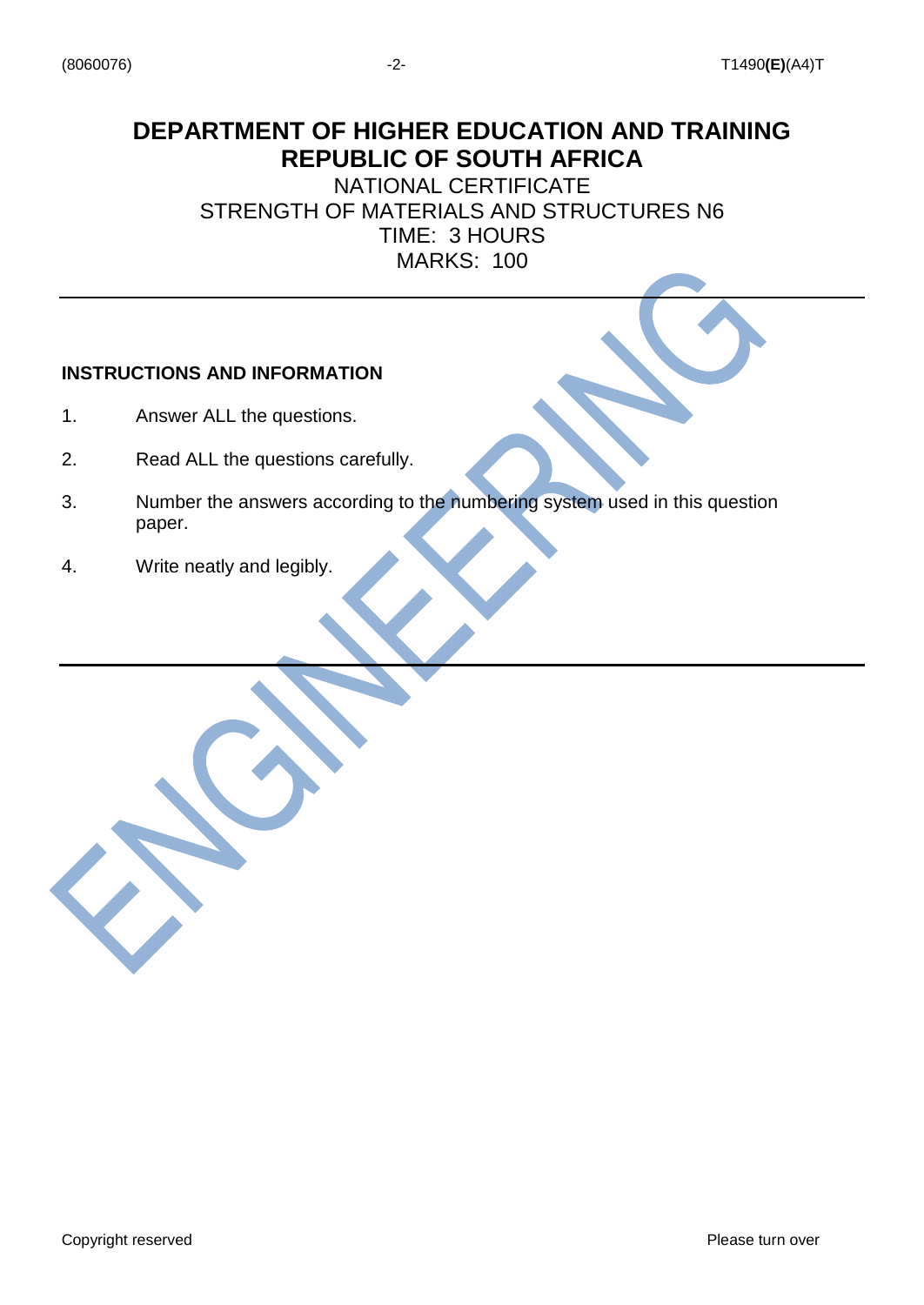(5) **[10]**

**[14]**

#### **QUESTION 1**

Each leg of a pair of shear legs is 14 m long and their lower ends are 10 m apart. The length of the backstay is 20 m. A load of 30 kN is lifted and it has an overhang of 3 m.

- 1.1 Draw a top view and side view of the A-frame. Use a scale of 1 cm = 2 m. (5)
- 1.2 Determine the forces in the members graphically. Use a scale of  $1 \text{ cm} = 5 \text{ kN}$ .

#### **QUESTION 2**

A closed pipe with an inside diameter of 150 mm and an outside diameter of 200 mm was tested to destruction. The pipe failed at an internal pressure of 48 MPa.

Calculate the following:

- 2.1 The ultimate hoop stress for the material (6)
- 2.2 The safe internal pressure for a cylinder of the same material with an internal diameter of 150 mm and an outside diameter of 280 mm.

Use a safety factor of 3. (8)

#### **QUESTION 3**

A solid shaft with a diameter of 230 mm is used as a cantilever with a length of 3 m. The beam carries a point load of 45 kN at the free end. Young's modulus for the material is 197 GPa.

#### Calculate the following:

| 3.1 | The deflection at the free end                                                                                 | (4)         |
|-----|----------------------------------------------------------------------------------------------------------------|-------------|
| 3.2 | The load gets replaced by TWO identical loads, ONE at the free end and the<br>other at 2 m from the fixed end. |             |
|     | Calculate the magnitude of the loads so that the deflection remains the same<br>as for the 45 kN load.         | (5)         |
| 3.3 | The maximum bending stress in the beam when supporting the TWO loads.                                          | (4)<br>[13] |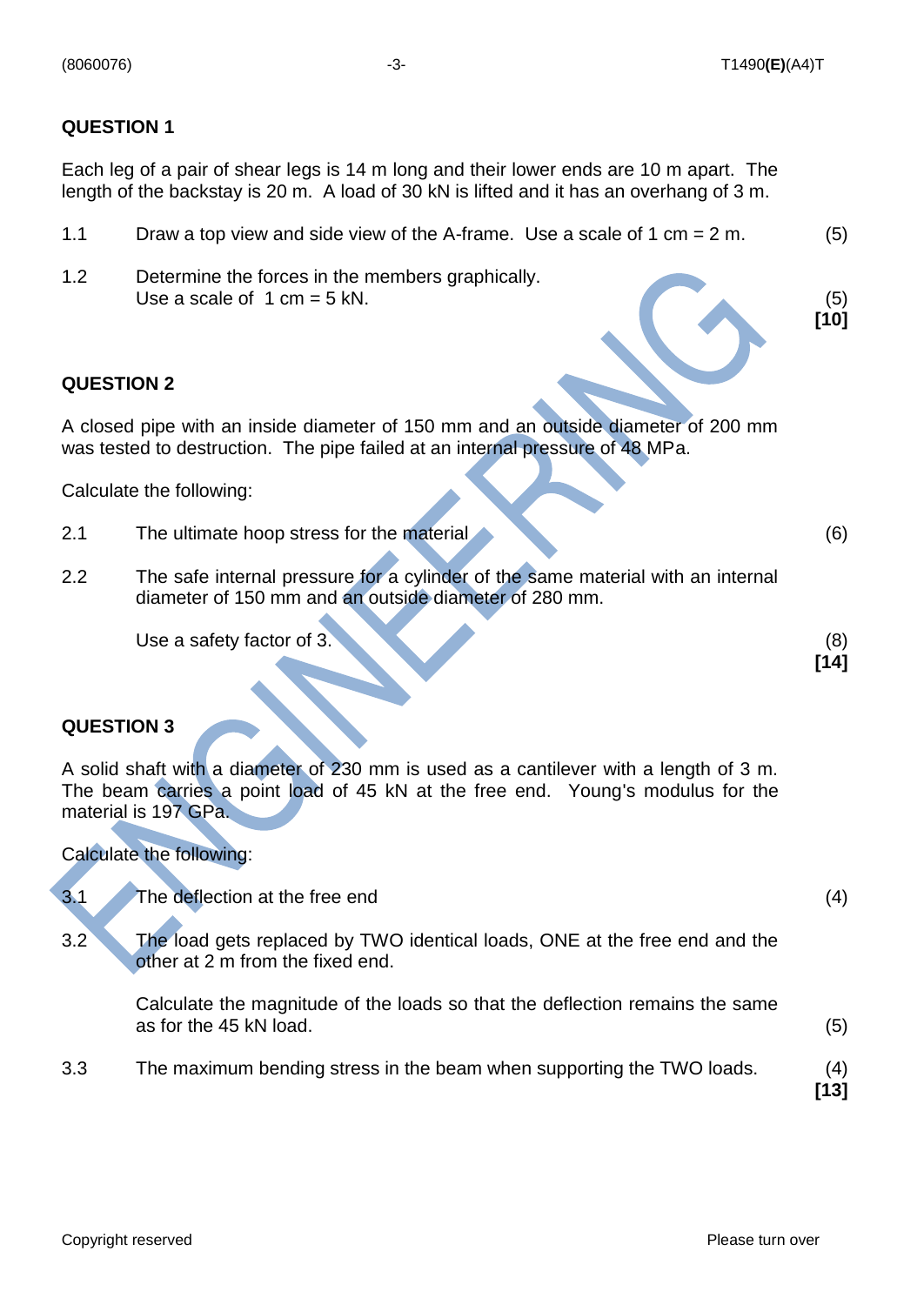#### **QUESTION 4**

#### Refer to the steel-press frame shown in FIGURE 1.



## **FIGURE 1**

Calculate the following:

| 4.1 | The position of the centroid from the top of the flange    | (3)         |
|-----|------------------------------------------------------------|-------------|
| 4.2 | The second moment of area of the profile                   | (5)         |
| 4.3 | The magnitude and nature of the direct stress in the frame | (3)         |
| 4.4 | The maximum and minimum resultant stresses in the frame    | (4)<br>[15] |

## **QUESTION 5**

A trapezium-shaped retaining wall retains water to the top of its vertical face with a height of 6 m. The top of the wall is 2 m wide and the base is 5 m wide. The density of the wall material is 2 000 kg/m<sup>3</sup>. Consider 1 m length of the wall.

Calculate the following:

| 5.5 | The maximum pressure beneath the wall                        | (3)<br>[14] |
|-----|--------------------------------------------------------------|-------------|
| 5.4 | The position of the resultant vertical reaction from the TOE | (2)         |
| 5.3 | The force moment about the TOE                               | (3)         |
| 5.2 | The weight moments about the TOE                             | (3)         |
| 5.1 | The resultant vertical reaction of the ground                | (3)         |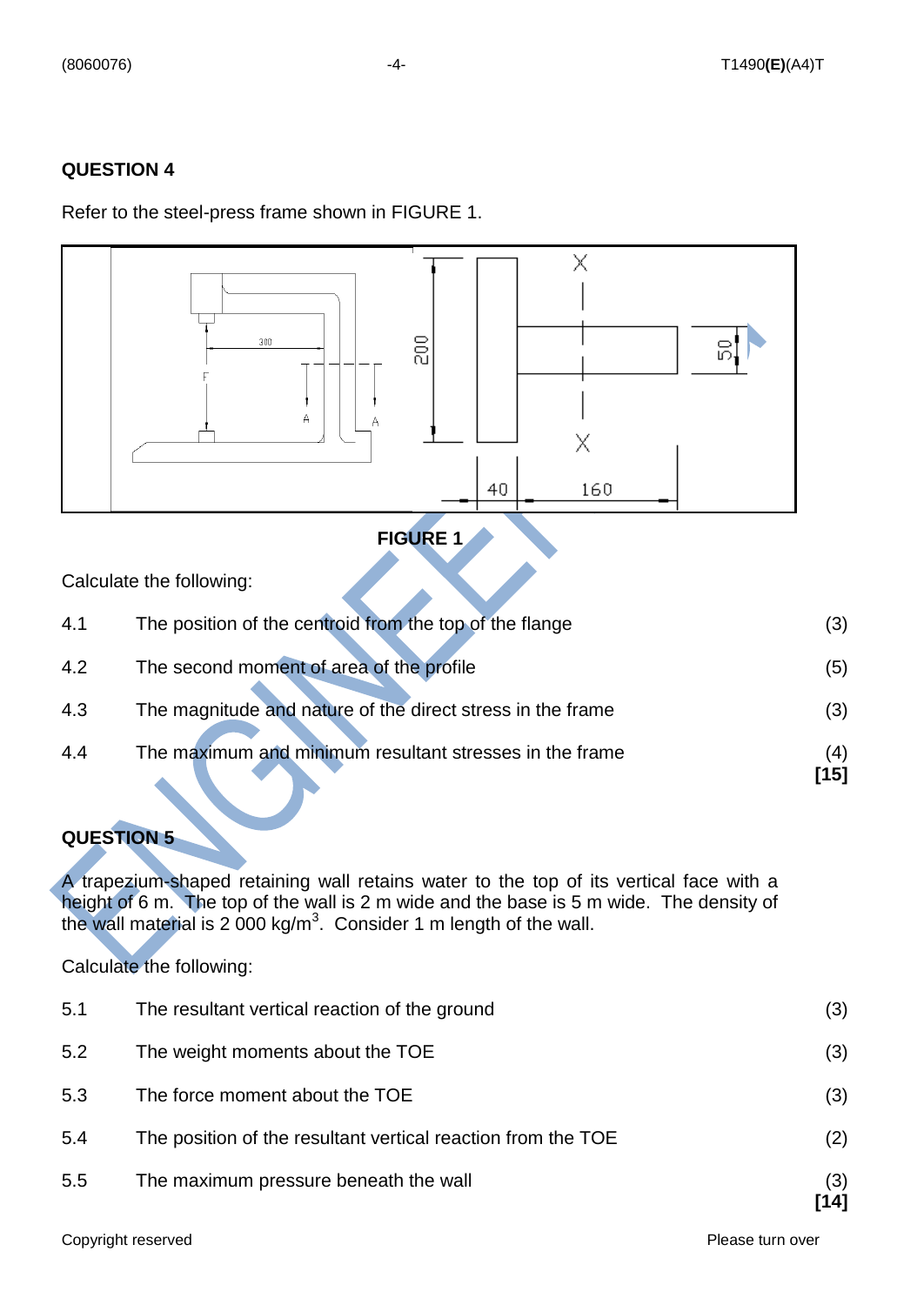#### **QUESTION 6**

A short column with a cross-section of 600 mm x 600 mm has a weight of 20 kN. Due to an axial load on the column the stress induced is 500 kPa. The foundation has a weight of 29 kN. The allowable ground-bearing pressure is 180 kPa and the ground has a density of 1 600 kg/m<sup>3</sup> and an angle of repose of 30 $^{\circ}$ .

Calculate the following:

- 6.1 The length of the sides of the square foundation (4)
- 6.2 The thickness of the foundation (2) (2)
- 6.3 The depth of the foundation (2)

 **[8]**

#### **QUESTION 7**

A reinforced concrete beam, 400 mm wide with an effective depth of 600 mm is simply supported over a length of 4 m and carries an uniformly distributed load of 30 kN/m over the whole beam as well as a point load in the middle of the beam. The maximum allowable stress in the steel is 115 MPa and in the concrete 5 MPa and these values are reached simultaneously. Take m as 15.

Calculate the following:

| 7.5 | The number of 25 mm diameter bars required | (4) |
|-----|--------------------------------------------|-----|
| 7.4 | The area of steel reinforcing required     | (2) |
| 7.3 | The magnitude of the point load            | (2) |
| 7.2 | The maximum permissible bending moment     | (2) |
| 7.1 | The depth of the neutral axis from the top | (3) |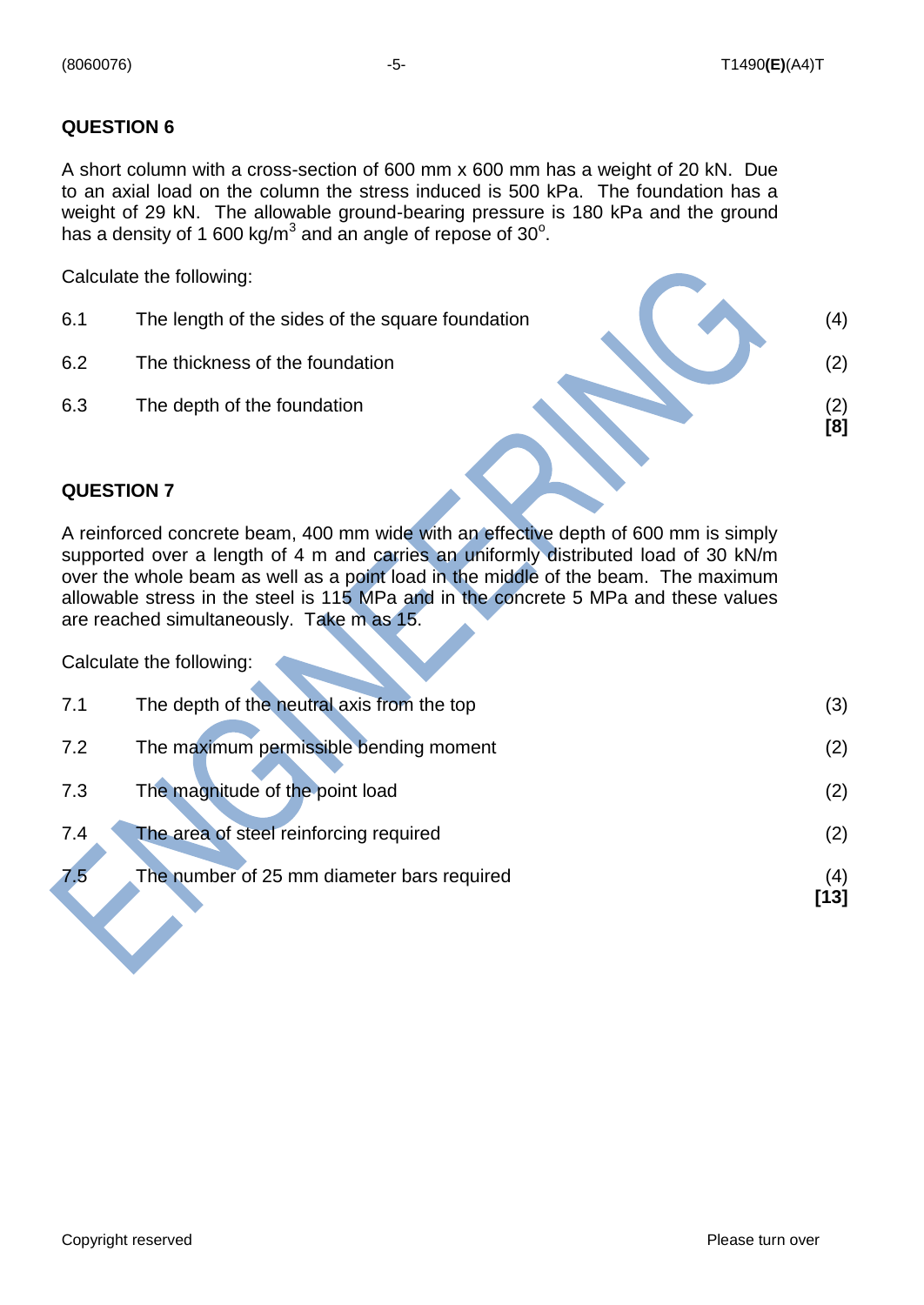#### **QUESTION 8**

A solid shaft is supported by TWO bearings 1 m apart. They carry a flywheel with a weight of 7 800 N at 0,6 m from the left-side bearing. The shaft transmits 150 kW at 600 rpm. The maximum torque exceeds the mean torque by 12%. The maximum allowable bending stress in the shaft is 60 MPa and the maximum allowable shear stress is 45 MPa.

|     | Calculate the following:                                         |        |               |
|-----|------------------------------------------------------------------|--------|---------------|
| 8.1 | The maximum torque on the shaft                                  |        | (1)           |
| 8.2 | The maximum bending moment on the shaft                          |        | (1)           |
| 8.3 | The equivalent torque                                            |        | (2)           |
| 8.4 | The equivalent bending moment                                    |        | (2)           |
| 8.5 | The minimum shaft diameter required by considering BOTH stresses |        | (5)           |
| 8.6 | The actual shear stress in the chosen shaft                      |        | (2)<br>$[13]$ |
|     |                                                                  | TOTAL: | 100           |
|     |                                                                  |        |               |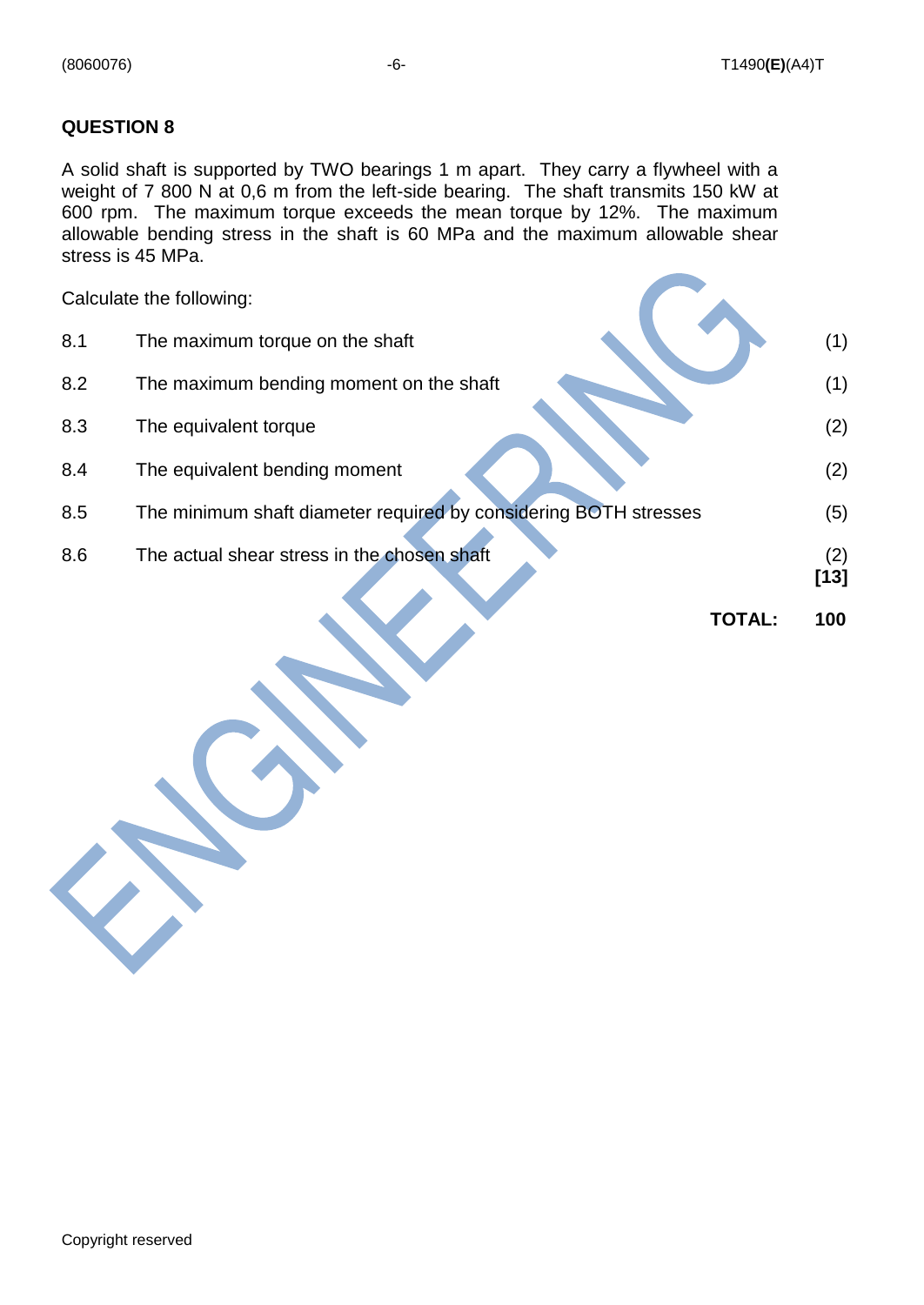## **STRENGTH OF MATERIALS AND STRUCTURES N6**

#### **FORMULAE SHEET**

Any applicable equation or formula may be used.

$$
\sigma_R = a + \frac{b}{2}
$$
\n
$$
\sigma_H = a - \frac{b}{2}
$$
\n
$$
\sigma_H = a - \frac{b}{4}
$$
\n
$$
\sigma_H = a - \frac{b}{2}
$$
\n
$$
F_{\mu} = \mu p_{\sigma} \pi D_e L
$$
\n
$$
\sigma_H = a - \frac{b}{d_1}
$$
\n
$$
d = \frac{a_1}{E} [\sigma_H - v \sigma_R]
$$
\n
$$
\Delta d = D_c \left[ \frac{\sigma_{H1} - v_1 \sigma_{RC}}{E_1} \right] - \left( \frac{\sigma_{H2} - v_2 \sigma_{RC}}{E_2} \right)
$$
\n
$$
M = \frac{W a b}{L}
$$
\n
$$
\sigma = \frac{W L^2}{2EI}
$$
\n
$$
\sigma = \frac{W L^2}{2EI}
$$
\n
$$
\Delta = \frac{W L^3}{8EI}
$$
\n
$$
\Delta = \frac{W L^3}{48EI}
$$
\n
$$
\Delta = \frac{W L^3}{384EI}
$$
\n
$$
\Delta = \frac{W L^3}{384EI}
$$
\n
$$
\Delta = \frac{W L^3}{384EI}
$$
\n
$$
\Delta = \frac{5w L^4}{384EI}
$$
\n
$$
\Delta = \frac{W L^2}{384EI}
$$
\n
$$
\Delta = \frac{W L^2}{384EI}
$$
\n
$$
\Delta = \frac{W L^2}{384EI}
$$
\n
$$
\Delta = \frac{W L^2}{384EI}
$$
\n
$$
\Delta = \frac{W L^2}{384EI}
$$

\*\*\*\*\*\*\*\*\*\*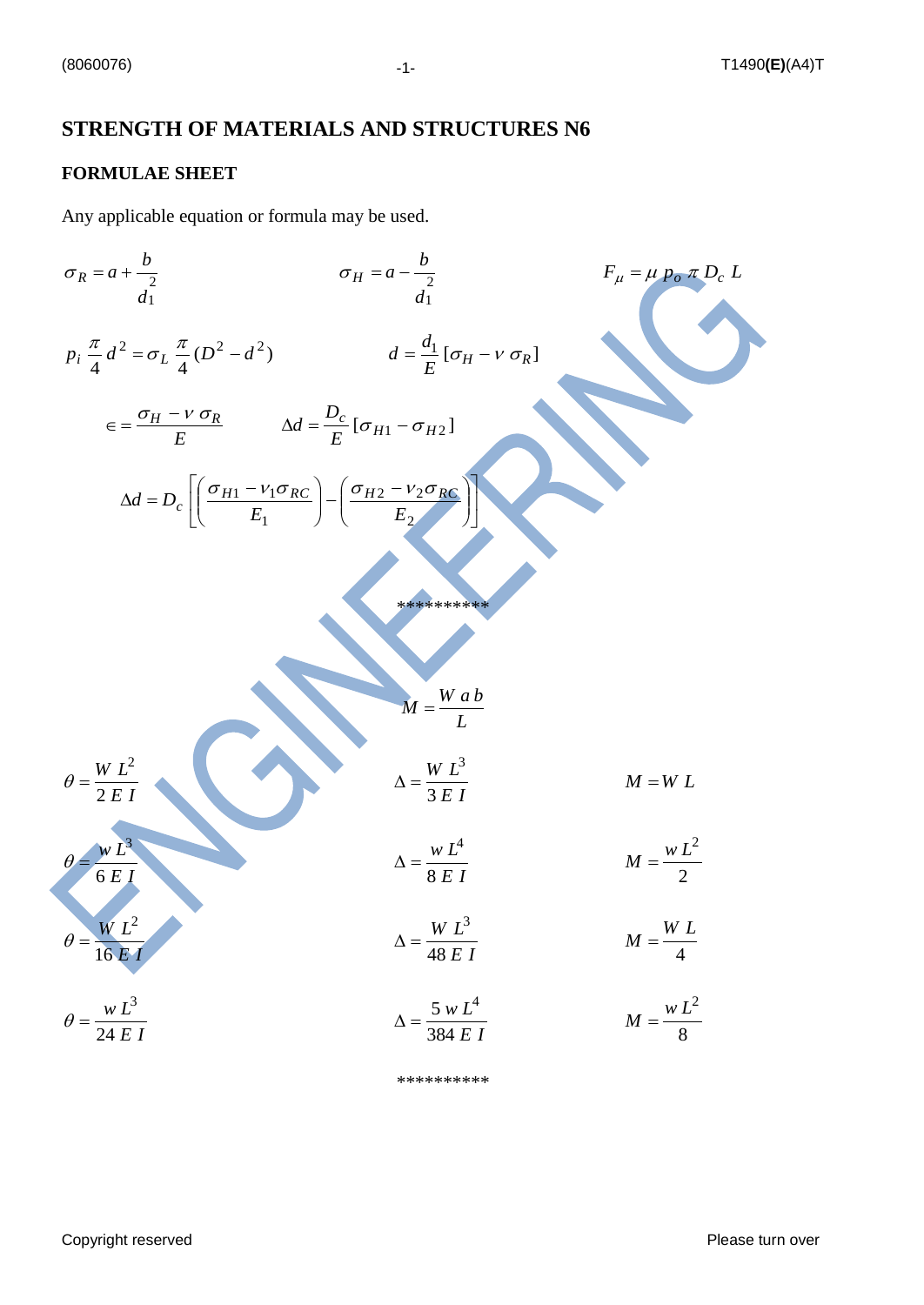$$
C_{\mu} = \frac{1 - Sim\phi}{1 + Sim\phi} \qquad F_{w} = \frac{1}{2} \rho g H^{2}
$$
\n
$$
F_{g} = \frac{1}{2} C_{\mu} \rho g H^{2} \qquad F_{p} = C_{\mu} p H
$$
\n
$$
V x + \Sigma F - M = \Sigma W - M \qquad \sigma_{r} = \frac{V}{B} + \frac{6V e}{B^{2}}
$$
\n
$$
\sigma_{r} = \frac{2V}{3x} \text{ (x = afstand van toon/distance from toe)}
$$
\n
$$
V.F.F. O.S. = \frac{\Sigma W - M}{\Sigma F - M}
$$
\n
$$
V.F.F. O.S. = \frac{\sigma_{Uitersted'Ulimate}}{\sigma_{Mak/Max}}
$$
\n
$$
V.F.F. O.S. = \frac{\sigma_{Uitersted'Ulimate}}{\Sigma F - Kragte} \text{ Korces}
$$
\n
$$
M = \frac{W}{8} [L - I]^{2}
$$
\n
$$
M = \frac{W}{8} [L - I]^{2}
$$
\n
$$
M = \frac{W}{8} [L - I]
$$
\n
$$
S F = \frac{W}{2L} [L - I]
$$
\n
$$
V F = \frac{W}{2L} [L - I]
$$
\n
$$
V F = \frac{W}{8L} [L - I]^{2}
$$
\n
$$
V F = \frac{W}{8L} [L - I]^{2}
$$
\n
$$
V F = \frac{W}{8L} [L - I]^{2}
$$
\n
$$
V F = \frac{W}{8L} [L - I]^{2}
$$
\n
$$
V F = \frac{W}{8L} [L - I]^{2}
$$
\n
$$
V F = \frac{W}{8L} [L - I]^{2}
$$
\n
$$
V F = \frac{W}{8L} [L - I]^{2}
$$
\n
$$
V F = \frac{W}{8L} [L - I]^{2}
$$
\n
$$
V F = \frac{W}{8L} [L - I]^{2}
$$
\n
$$
V F = \frac{W}{8L} [L - I]^{2}
$$
\n
$$
V F = \frac{W}{8L} [L - I]^{2}
$$
\n
$$
V F = \frac{W}{8L} [L - I]^{2
$$